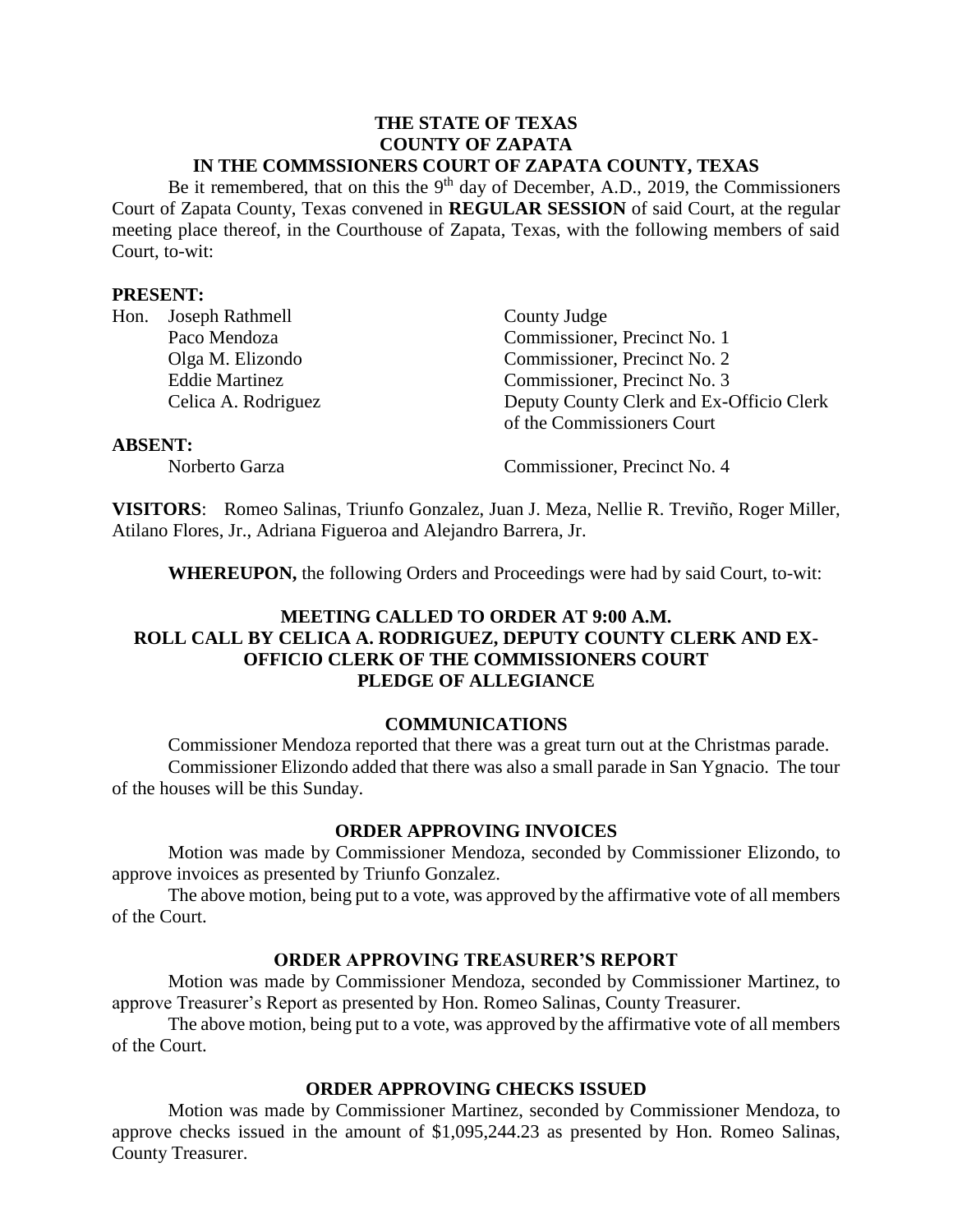The above motion, being put to a vote, was approved by the affirmative vote of all members of the Court.

# **TAX / ASSESSOR COLLECTOR'S REPORT**

Tax Assessor/Collector's office reported Hotel-Motel tax collections in the amount of \$5,543.27 for the month of November for a total year-to-date collection of \$117.856.00 and year– to-date tax collections at a rate of 62.35% for a total base tax collected of \$4,091,309.97.

## **ORDER APPROVING TO PERMANENTLY HIRE JOSE JAVIER GARCIA AS TREATMENT OPERATOR**

Motion was made by Commissioner Mendoza, seconded by Commissioner Martinez, to approve to permanently hire Jose Javier Garcia as treatment operator @ \$9.00 per hour (08-600 slot 29) as requested by Ralph Treviño, Water Plant Manager.

The above motion, being put to a vote, was approved by the affirmative vote of all members of the Court.

## **ORDER APPROVING TO PERMANENTLY HIRE JOSE EDUARDO JUAREZ AS COLLECTION SYSTEM OPERATOR**

Motion was made by Commissioner Mendoza, seconded by Commissioner Martinez, to approve to permanently hire Jose Eduardo Juarez as Collection System Operator @ \$9.00 per hour (08-600 slot #30) as requested by Ralph Treviño, Water Plant Manager.

The above motion, being put to a vote, was approved by the affirmative vote of all members of the Court.

# **ORDER APPROVING TO PERMANENTLY HIRE OVIDIO BAUTISTA AS TREATMENT/MAINTENANCE OPERATOR**

Motion was made by Commissioner Mendoza, seconded by Commissioner Martinez, to approve to permanently hire Ovidio Bautista as Treatment /Maintenance Operator @ \$9.48 per hour (08-602 slot #9) as requested by Ralph Treviño, Water Plant Manager.

The above motion, being put to a vote, was approved by the affirmative vote of all members of the Court.

# **ORDER TO APPROVE A PAY INCREASE FOR SERGIO CAVAZOS**

Motion was made by Commissioner Mendoza, seconded by Commissioner Martinez, to approve a pay increase for Sergio Cavazos, slot #4, from \$10.48 per hour to \$11.90 per hour to be paid from 80-602-0227 – License Stipends line item. Mr. Cavazos has fulfilled all requirements of TCEQ and is licensed to practice as Class D Wastewater Treatment Operator as requested by Ralph Treviño, Water Plant Manager.

The above motion, being put to a vote, was approved by the affirmative vote of all members of the Court.

# **ORDER APPROVING 1 YEAR RENEWAL FOR UPDATES AND COVER EQUIPMENT ON SMARTNET ON PHONE/NETWORK EQUIPMENT**

Motion was made by Commissioner Martinez, seconded by Commissioner Mendoza, to approve the 1 year renewal for updates and cover equipment on Smartnet on Phone/Network Equipment for the amount of \$12,000.00 as requested by Rene Garcilazo, IT Specialist.

The above motion, being put to a vote, was approved by the affirmative vote of all members of the Court.